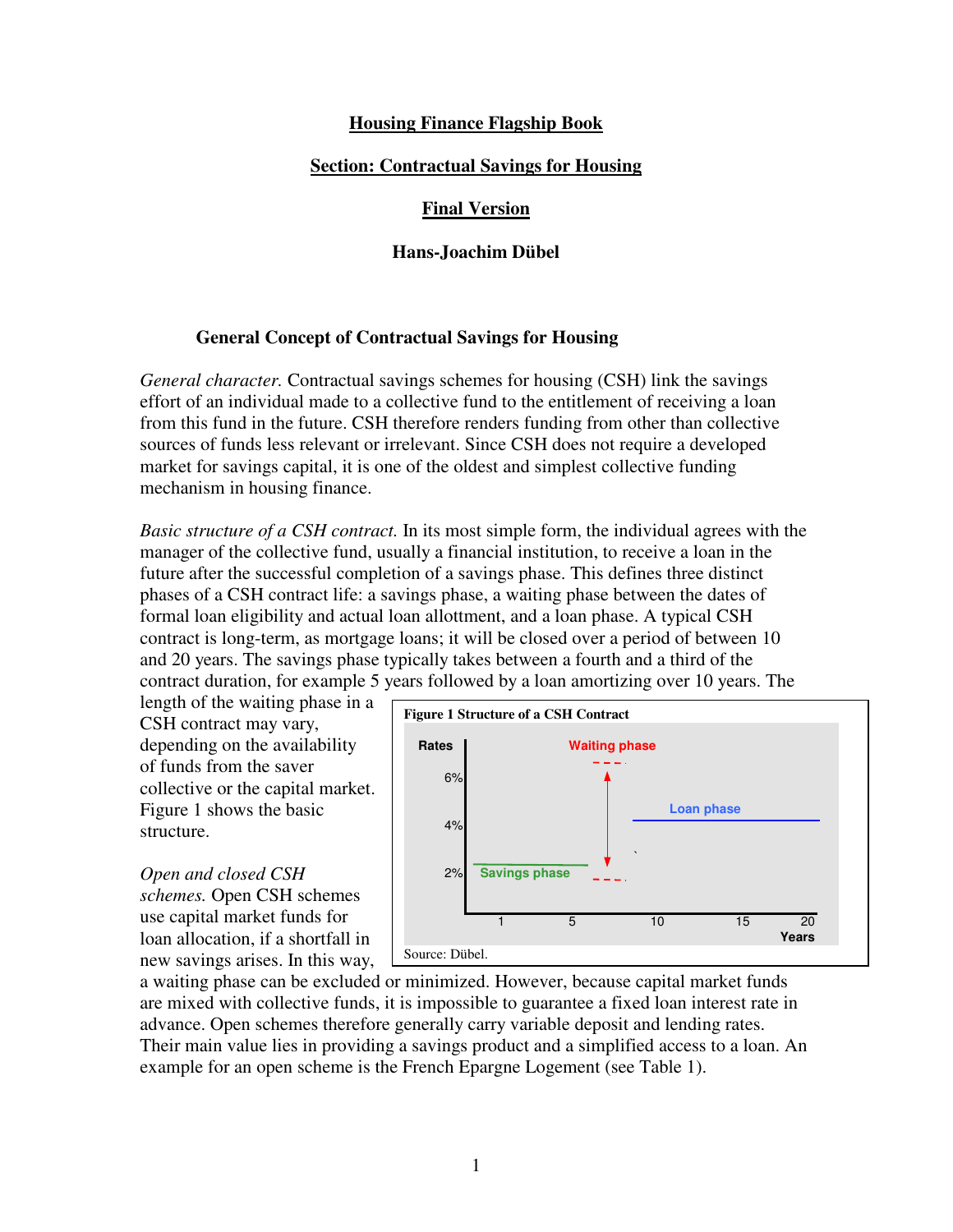Closed CSH schemes, in contrast, rely solely on the resources provided by the saver collective. Next to loan amortizations, new liquidity is derived exclusively from the deposits made by new saver generations. This roll-over structure enables closed CSH to guarantee fixed interest rates for loans. Some interest rate risk is introduced through the possibility of a waiting phase, which the lender cannot waive without risking liquidity gaps that might arise due to shortfalls in new savings (see Figure 1).<sup>1</sup> This risk can be addressed through a special focus of the intermediary on liquidity management. Essentially, the closed CSH contract thus adds an interest rate option product to the savings and credit option product of the open form. An example for a closed CSH system is the German Bausparen (see Table 1).

| Table 1 Main Differences between Open and Closed CSH Schemes |                                                                         |                                                                         |
|--------------------------------------------------------------|-------------------------------------------------------------------------|-------------------------------------------------------------------------|
|                                                              | Open CSH                                                                | <b>Closed CSH</b>                                                       |
|                                                              | <b>Epargne Logement</b>                                                 | <b>Bausparen</b>                                                        |
| Rate determination                                           | Variable deposit and loan rates                                         | Fixed deposit and loan rates                                            |
| Deposit interest rate                                        | Competitive after-tax yield                                             | Below market after-tax yield                                            |
| Loan interest rate                                           | Deposit rate plus fixed servicing fee                                   | Deposit rate plus fixed spread, rate<br>usually below market            |
| Loan volume                                                  | Loan interest paid cannot exceed<br>2.5 times deposit interest received | Loan-to-savings multiple of 1 - 1.5<br>times accumulated savings        |
| Waiting phase                                                | None                                                                    | Lender cannot waive waiting phase,<br>minimized through special reserve |
| Source: Diibel                                               |                                                                         |                                                                         |

*Function of CSH.*  CSH schemes are designed in order to provide long-term funds for housing. However, because they rely either mostly or exclusively on collective resources, the financing function is constrained in the

case of a larger housing finance investment, e.g. a new house.

In the aggregate, new lending cannot exceed new savings and loan amortizations in the closed scheme. Unless many savers do not take up a loan, this limits the loan amounts formulated as a multiple of savings that can be promised to a saver. A typical closed CSH contract will fund multiples up to 1.5 times savings. Open CSH schemes can provide higher multiples, albeit only at variable interest rates.

Because of the limited funding amounts, CSH loans from closed schemes need to be cofinanced by other loans in the case of larger investments. This may require the subordination of CSH loans to mortgage loans. In the Bauspar system of Table 1, for example, CSH loans are typically second mortgages, i.e. 'piggy-back' the first mortgage loan of a mortgage or savings bank.

*CSH and other housing finance products.* We focus the discussion on regulated, permanent, voluntary, closed, and bank-managed CSH schemes. These are close to, but not identical with, other housing finance concepts:

• While CSH schemes originated in the mutual building society movement (see below), present-day building societies operate with open funding mechanisms,

 $\frac{1}{1}$  Some closed schemes operating under high inflation also mix variable 'currencies' – e.g. an inflation index – with fixed real deposit and lending rates. See discussion below.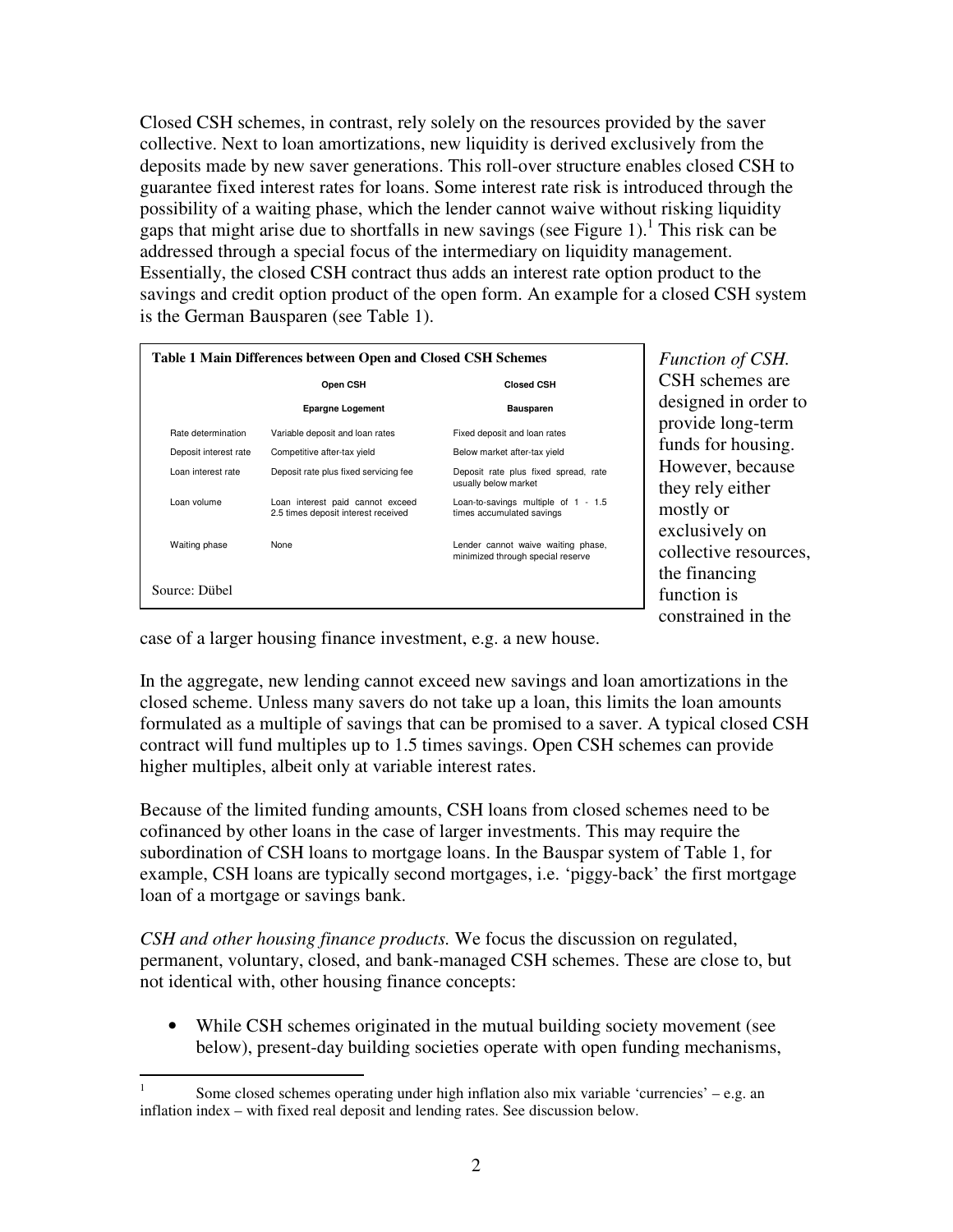using deposits and partly also mortgage securities, so that there is usually no link between prior saving and loan entitlement.

- CSH-type mechanisms are also applied by many public housing institutions that collect contributions from salaried employees against promising loans. However, the link between prior savings and loan entitlement in such schemes is weak, and collections are generally mandatory.
- As a collective financing mechanism CSH schemes contain elements of microfinance. However, regulated CSH schemes loose the group selfmanagement character and become permanent financial institutions. They are closer to insurance companies, where also collective funds are managed by a financial institution.
- As a source of second-tier debt and evidence of repayment commitment, CSH finally competes with a number of access products to mortgage finance, most notably mortgage products addressing insufficient equity (e.g. shared appreciation mortgages) and mortgage loan insurance.

# **Where do CSH exist?**

*Developed mortgage markets.* CSH schemes and their managing institutions grew out of the anglo-saxon building society movement of the late  $18<sup>th</sup>$  and early  $19<sup>th</sup>$  century. The first such society was created in Britain (Birmingham) in 1775; the U.S. followed already in 1831 (Frankford/PA). All British colonies adopted them until the 1850s. In 1869, German sponsors made the first attempts to found building societies (Breslau), however, it took until 1924 until the first society was succesfully launched (Heilbronn).



Given the nascent stage of capital markets, until the 1920s, building societies anywhere were operating under contract savings principles: obtaining a 10 year mortgage loan from a U.S. S&L in the 1920's, for example, required a contractual savings period of typically 5

years. 2

It is instructive to compare developments in the U.S. and Germany. In the U.S., fundamental change came in the 1930s, when the U.S. government under the New Deal

 $\frac{1}{2}$  See Vittas (1995) for a detailed discussion. Nationalization of S&Ls (U.S. only) and the introduction of variable-rate financing (U.S. and U.K.) had started to change the business model by that time, but still not fundamentally.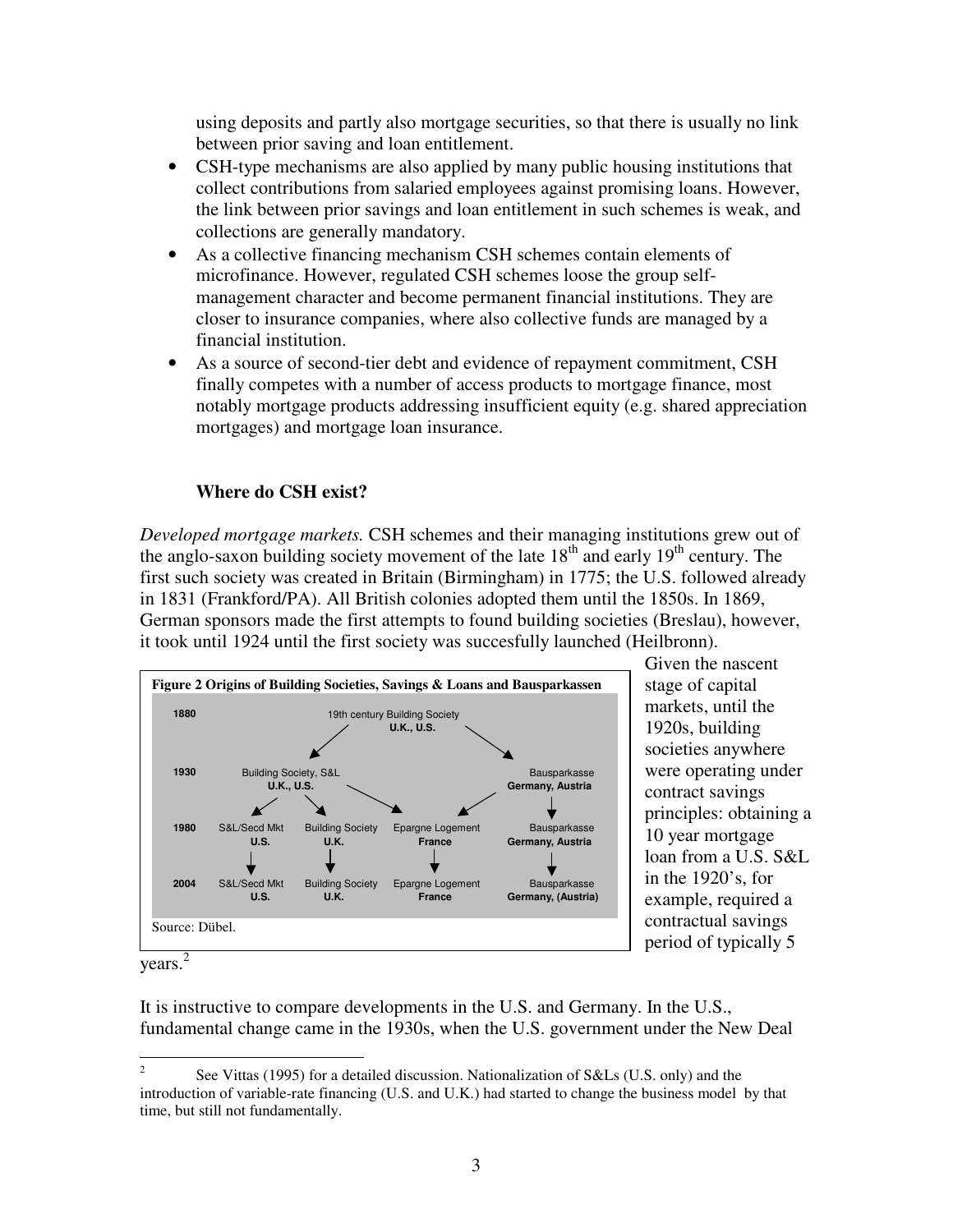addressed the mortgage market crisis. The 1934 FHA Act rendered prior savings with S&Ls obsolete, as long-term loans with fixed rates up to 20 years and loan-to-value ratios up to 80% became eligible for the public loan insurance program. Moreover, deposits with the S&Ls became explicitly insured, enabling lenders to enhance the attraction of deposits from non-collective sources.<sup>3</sup>

As U.S. S&Ls were transformed into capital market mechanisms, with considerable support by government, Germany in the 1930s moved into the opposite direction. Regulations for Bausparkassen were passed that defined a closed, i.e. exclusively collectively funded, system producing fixed-rate loans on a pure private basis. In 1938, government regulation designated the system to provide only second mortgages. Austria in 1939 adopted the German regulations, but after WW II developed Bausparkassen into providers of first mortgages.<sup>4</sup> France initially created the Epargne-Logement scheme as a closed scheme in 1965, but modified it in 1970 to combine elements of British building societies (variable savings and loans returns, open funding) and German Bausparkassen (fixed spreads, public savings premiums).<sup>5</sup> More recently, after a market crisis in 1999 (see Box 2), Austrian Bausparkassen are starting to adopted open funding mechanisms.

*CSH in emerging markets.* CSH schemes have developed spontaneously in many economies with emerging financial systems, or financial systems in distress. An example are the Mexican Autofinanciamentos of the 1980s that responded to insufficient capital

#### **Box 1 CSH - an Islamic Finance Product in Iran**

Loan promises linked to deposit schemes are an every-day life feature in Iran and widely socially, religiously and legally accepted.

Contract savings deposits, including for housing finance purposes, were officially recognized by the 1987 Law on Usury Free Banking (LUFB) as Gharz-el Hasaneh, i.e. deposits compatible with Islamic Finance principles which enjoy a preference in the bankruptcy code. The LUFB makes it impossible for banks to pay returns on deposits of a 'predetermined figure', e.g. fixed interest. In addition to lotteries and random 'profit' allocations, loan promises are only one of three allocation mechanisms allowed to generate a return on deposits.

In addition to the only regulated CSH deposits offered by the public housing bank, Bank Maskan, it is estimated that there are hundreds of unregulated schemes in Iran offered by banks and savings cooperatives.

supply for housing finance.<sup>6</sup> The origin of the German Bauspar system in the 1920s is related to a dearth of capital market funds for housing during a period of high financial sector stress.<sup>7</sup>

However, only few autochtonous schemes graduate into permanence. Currently existing formal CSH in emerging markets were thus most frequently adapted from successful European schemes with a developed regulatory structure.

Examples are Nicaraguan, Peruvian, Tunisian and Moroccan schemes, which were designed after the French Epargne Logement, and the Bauspar schemes in the Czech Republic, Slovakia, Hungary and Slovenia that follow their German or Austrian models.

 $\overline{a}$ 

<sup>3</sup> See Colton (2002). S&Ls were also forced to offer fixed maximum interest rates over the entire duration of the loan, eliminating a central advantage of closed CSH systems, as will be shown below.

<sup>4</sup> In Austria, after WW II public loans became the main second mortgage funding mechanism allowing Bauspar loans to be ranked first. In Germany, in contrast, savings banks and mortgage banks insisted on being secured by first mortgages, which led to the subordination of Bausparen.

<sup>5</sup> See Lea and Renaud (1995) for a detailed comparison of the French and German schemes.

<sup>6</sup> See Bernstein (1996)

<sup>7</sup> See Berndt, Degner, Hamm & Zehnder (1994)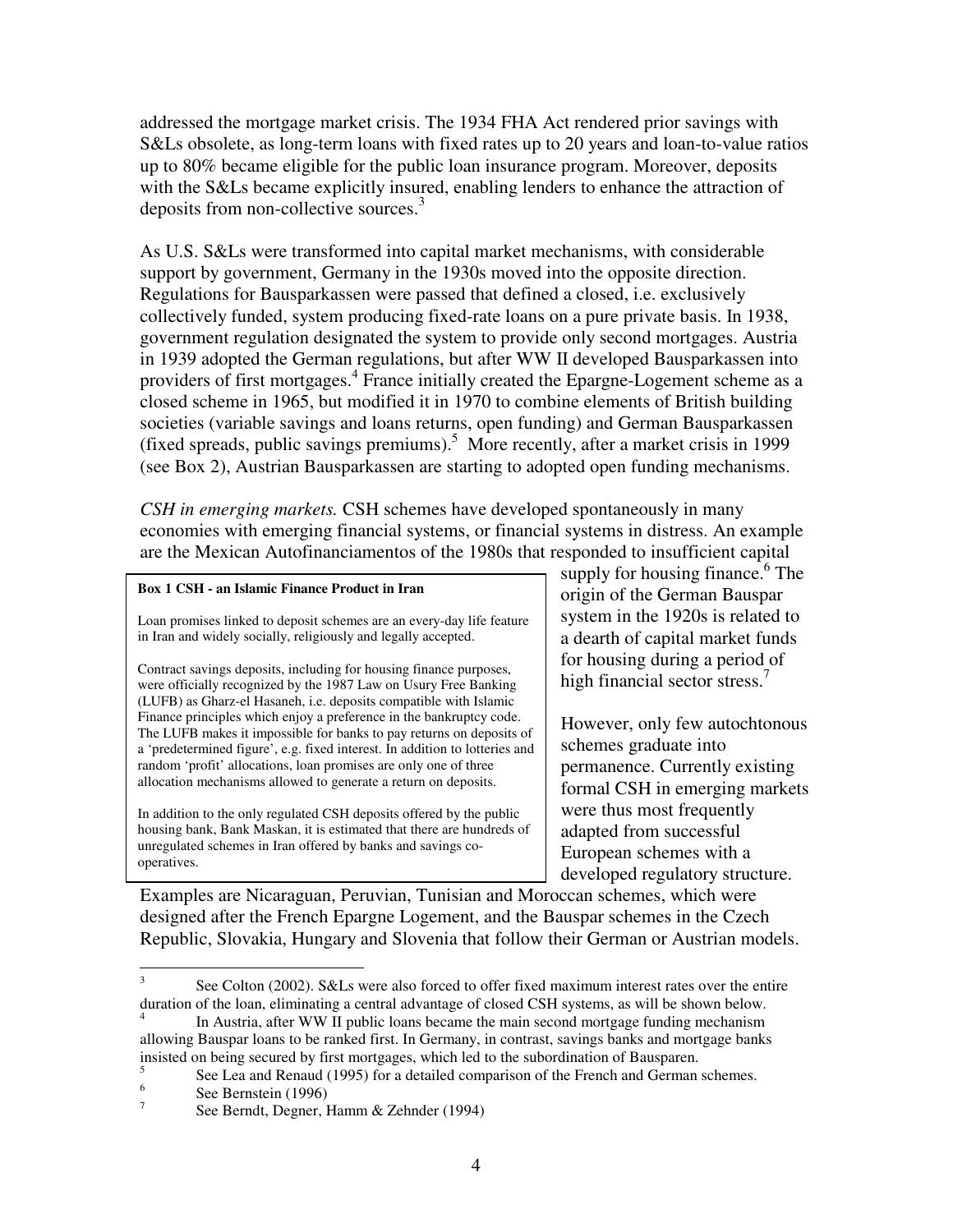More recently, supported by German Bausparkassen, closed CSH schemes have been launched in India and China.

Apart from mandatory schemes not covered in this section, public housing institutions have also ventured into CSH as a means to attract low-cost deposits. Several institutions in Asia, Latin America and Africa run them, often with the intention to formalize informal market practices that have widespread cultural support. An example detailed further in Box 1 is the Iranian housing bank, which relies for most of its funding on CSH. In Islamic finance with its prohibition of interest, loan-linked deposits plays a special role as one of few admissible deposit products.

# **CSH Risk Profile, Pricing and Management**

*Risk profile of CSH contracts.* CSH schemes in the open form generate two, in the closed form three, linked financial products. All CSH combine a savings and a credit option product, with the associated liquidity and credit risks.

- *Savings product.* CSH savings deposits are typically daily callable, as ordinary sight deposits. However, the entitlement to receive a loan or public premiums (see below), which both enhance the deposit yield, will typically be linked to a minimum length of the savings phase. This incentive structure turns a de-jure short-term deposit into de-facto long-term deposit, mitigating liquidity risk.
- *Credit option product*. The saver is contractually entitled a loan proportional to his savings amount, with only unrestrictive additional underwriting. However, in properly regulated schemes, the lender can still turn down a prospective borrower or investment project to limit credit risk for the collective. On the other hand, CSH rarely uses price districimination: loan pricing will generally be identical for all savers, because of the overwhelming signalling effect of the savings effort for the ability to service a loan.<sup>8</sup>

The main risk advantage of open schemes is minimal liquidity risk through the option to attract additional capital market funds. The main disadvantage is a higher vulnerability to credit risk, as interest rate risk is higher under variable rate contracts. Proponents of closed CSH systems argue therefore that the central value of the CSH, the isolation of a collective from interest rate volatility, is diluted, and that strictly spoken open schemes are building societies. In the closed CSH system, in contrast, such volatility is minimized by providing the saver with an interest rate option product.

• *Interest rate option product*. Closed CSH systems have the ability to fix both deposit interest rates and future loan interest rates. Since there is no obligation for loan takeup in a CSH scheme, this is tantamount to acquiring an interest rate option, which the saver may, or may not exercise, depending on interest rate

 8 This is particularly important in the context of the current widespread introduction of risk-based capital requirements in mortgage finance through the Basel II banking regulations, which have brought along an increasing differentiation of pricing between different credit risks.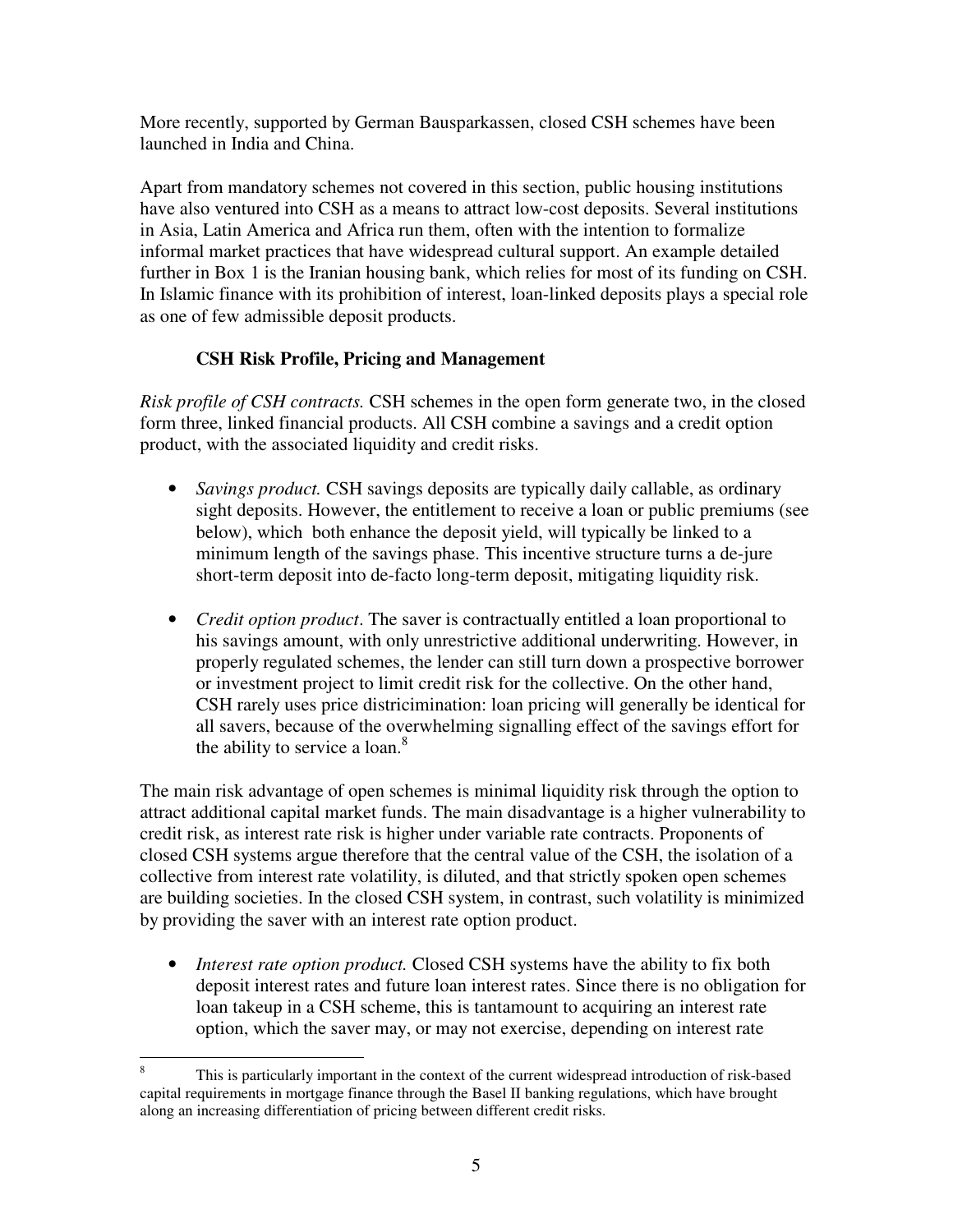situation at the time of loan takeup. To finance the interest rate option, deposit interest rate levels will usually be below market.

The advantage of closed schemes is therefore reduced credit risk through interest rate stability. The downside is that closed schemes generate significant liquidity risk, if CSH conditions become unattractive for new saver generations.

We focus the subsequent discussion on risk pricing and management in closed CSH systems.

*Pricing the interest rate option in a closed CSH contract.* A simplified pricing model conveys the basic idea of the interest rate option embedded in the closed CSH contract. Consider two periods, a savings and a loan phase.<sup>9</sup> In the first period, the CSH product buyer receives a savings return, in the second period, he pays interest on a loan carrying an interest rate that has been fixed in advance. Market interest rates for savings and loans in the first period are known, while the saver has to form a belief for both in the second period. The saver will value the CSH contract by simultaneously determining the value of the loan interest rate option embedded in the fixed interest rate loan promise and any loss in savings income relative to market rates that he may occur in the first period as a price to pay for receiving the option.

These mechanics are visualized in Figure 2. The horizontal axis reflects the range of interest rate expectations, which may vary from strongly falling (if a credible disinflation policy exists) to strongly rising (if an acceleration of inflation is expected). The vertical axis measures the contract value, i.e. the sum of interest rate option, given the belief about future interest rates, minus lost savings income today.

The option to receive a loan for a fixed interest rate will rise in value, if the



<sup>&</sup>lt;sup>9</sup> Consider a stochastic interest rate process i(t) over time and a first period savings return S. Then the value of the Bauspar contract V: = V ( $s_t(i)$ ,  $E_{t+1}(i)$ ,  $\sigma_{t+1}^2(i)$ ), with  $s_t(i) = i_t$ -S and V<sub>1</sub>'<0 (opportunity costs of saving), V<sub>2</sub>'>0 (expected interest rate trend) and  $V_3$ '>0 (expected interest rate risk). The model deviates from standard option theoretic formulations by allowing a trend interest rate expectation component. It inter alia disregards possible waiting periods between loan eligibility and allocation, closing and other fees, spreads and government premia. Furthermore, the credit risk option value is not explictly considered.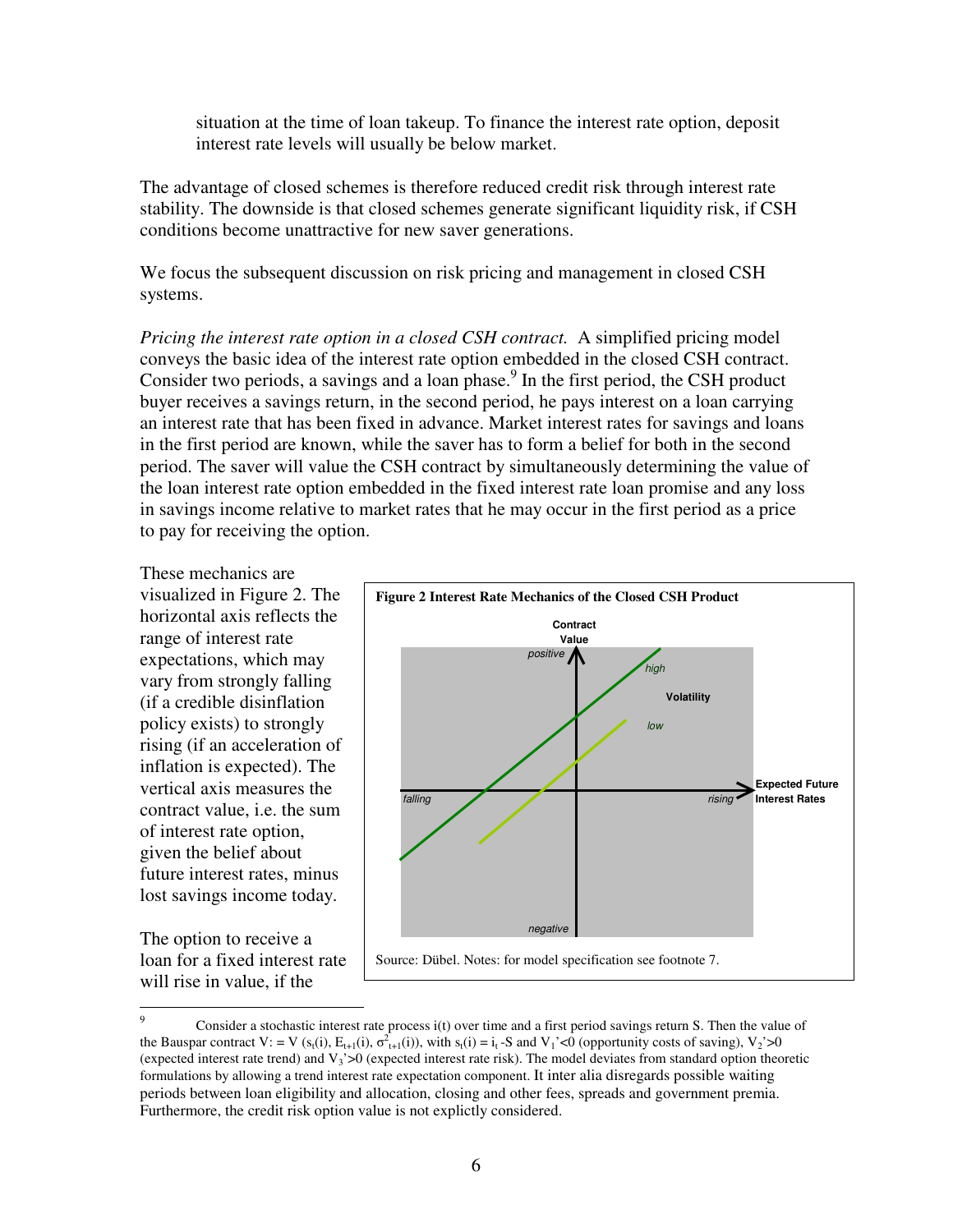buyer expects interest rates to rise (upper right quadrant); it will drop in value in the reverse case (lower left quadrant). The contract value may become negative if the opportunity costs of higher remunerated savings today exceed the value of the interest rate option. $10$ 

The interest rate option value rises more, the higher the volatilility of interest rates is. The CSH contract may in fact become extremely valuable as a protection against interest rate risk from the buyer's perspective (dark green line). This is a characteristic situation for countries with high levels of monetary instability or banking sector fragility, in which often fixed-rate housing finance products are not available at all. However, in a stabilization scenario with declining interest volatility, the reverse is true: the option value and therefore the contract value and savings incentives may drop to very low levels (light green line).

*CSH and inflation risk.* In an inflationary context, the low fixed savings returns of closed systems – usually between 2 and 5% - lead to erosion of the value of deposits and therefore lack of savings incentives and inability to provide a sufficiently large loan. This problem can be addressed with two strategies: interest rate subsidies, or conversion into a semi-open scheme retaining only fixed *real* interest rates while using inflation indices to adjust outstandings or nominal components of interest rates.

#### **Box 2 The Pitfalls of CSH Risk Management I – Prepayment Risk in the Austrian Market**

Austria's Bauspar system traditionally operated with a relatively high 6% fixed loan rate (as opposed to 4% in Germany). In 1999, Austrian mortgage rates dropped by for the first time in decades below 6%. The banks not only aggressively competed among themselves for greater market share, they also did so with Bausparkassen with whom they had formal co-financing arrangements.

Since Bauspar loans were prepayable – consistent with the logic of closed savings system aimed at minimizing use of loanable funds –the Bausparkassen were hit by an unprecedented prepayment wave. As the returns on government bonds, the main alternative asset for Bausparkassen, had dropped already to 4%, the mismatched Kassen experienced severe spread compression and some even negative spreads.

The reaction was a change in the predominant loan product from a 6% *fixedrate* loan to an *adjustable rate* loan with a 6% *interest cap*; initially, even a wholly adjustable-rate system had been considered, but the government had refused to continue to pay savings premiums for a system without any interest rate risk protection. The Bausparkassen started an institutional transformation, and with the change in the loan instrument also opened their financing structure. At least one institution – S-Bausparkasse – today offers mortgage loans up to €300,000 (couple) without a contractual savings requirements, seeking funding from both contract savings and capital market sources, the latter including MBS.

After their introduction in 1992, both the Czech Republic and Slovakia used high CSH deposit premia, a form of interest subsidies, that compensated for the difference between low contract and market savings rates. The predictable result were high initial profits of the CSH institutions, who invested their excess liquidity at market rates in the securities market while loan claims had not yet fallen due.

To limit the fiscal costs at elevated levels of inflation, CSH contract can be indexed on both

savings and loan side. This is practiced in Slovenia, where the National Housing Savings

 $10\,$ 

Note that while option values may become zero, they never become negative.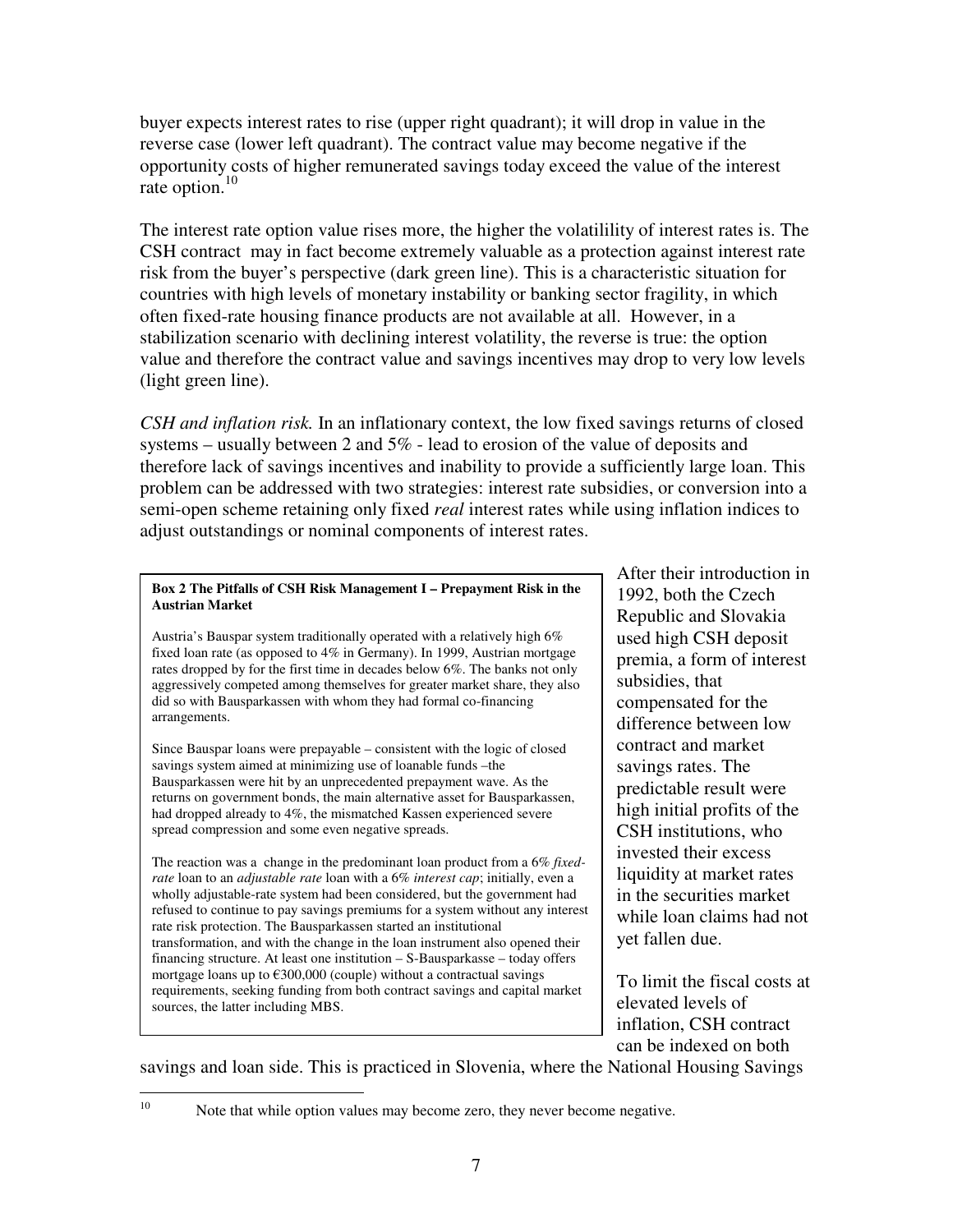Scheme operates with fixed *real* savings and loan rates over a base rate that is published by the Central Bank. Since the resulting interest rate is variable, the system becomes partly open, comparable in spirit to the Epargne Logement. A second option is to capitalize the nominal portion of interest and charge real rates over the adjusted outstandings, again on both savings and loan sides.

Box 2 demonstrates the reverse case of *dis*inflation risk hitting the non-indexed scheme of Austria. Since, for liquidity management reasons CSH loans are usually prepayable, if contract savings and loan rates are set too high, a drop in market rates may force the managing bank to reinvest large sums at low or negative spreads. In the aftermath of the crisis, Austrian Bausparen is moving towards an open system.

*Liquidity management issues*. Even at constant and low inflation levels, closed CSH systems are exposed to latent illiquidity risk. Liquidity is a function of four factors, three of which are contractual: the minimum amount of savings required, the length of the minimum savings period relative to the loan term and the loan-to-savings multiplier. A

central factor is behavioural: the number of 'good brothers' (savers who do not take loans) relative to the totality of the saver collective.<sup>11</sup>

The key contract steering variable is the individual 'saver-fund effort ratio', which in its simplest specification is the ratio of savings made to a point of assessment relative to the loan claim. A contract is ready for loan allocation, if a certain threshold value of the effort ratio has been reached.<sup>12</sup>

The aggregate liquidity management depends crucially on whether products are individually viable and how

#### **Box 3 The Pitfalls of CSH Risk Management II – Illiquidity of the Iranian Housing Savings Scheme**

The Iranian national housing bank, Bank Maskan, manages a collective CSH fund with individual contract parameters as follows: length of minimum savings period relative to loan term: 1/30 (minimum length: 6-12 months, depending on loan amounts), loan-to-savings multiplier: 7. The choice of short savings periods and large multipliers responds to the erosion of savings through inflation – currently approx. 15%, and in particular house price inflation.

However, with the chosen parameter constellation, the fund cannot reach a steady state situation in which cash inflows equal outflows. As a result, the housing bank uses additional, market priced, funds to fill the cash flow deficit. Since it cannot raise loan rates under its contract savings commitment, the housing bank's margin is squeezed by the higher marginal cost of noncollective funds.

The liquidity gap arises even though the good brother ratio of the scheme stands at 65%. Many of these good brothers are reportedly willing loan takers, i.e. potential bad brothers, but are rationed by the housing bank due to insufficient funds. This rationing occurs even though legally the housing bank is not allowed to impose a waiting period after loan eligibility has been reached. As a result, the scheme faces danger of losing credibility as a housing finance solution to the population.

credible the scheme is as a generator of loans. The latter implies ensuring a sufficient ratio of loan allocations within the collective ('bad brothers'). As a result, contractual loan-to-savings multipliers cannot exceed certain prudential values, typically 1.2 or 1.5. This restriction is fundamental, nevertheless it is often violated in inflationary

 11 In a mathematical formula, L: = L ( $S_{min}$ , L/ $S_{min}$ , St/Lt, G/(G+B)) with  $S_{min}$ : = minimum savings amount, L:=contractual loan amount, St:= Savings term, Lt:=Loan term, G:=number of good brothers, B:=number of bad brothers, L1'>0 (min savings period), L2'<0 (loan multiplier), L3'>0 (relative length of savings period), L4'>0(goodbrother ratio).<br> $\frac{12}{\text{The}}$ 

<sup>12</sup> The threshold values vary by type of product, e.g. in the German Bauspar system there are 'fast' and 'slow' saver products.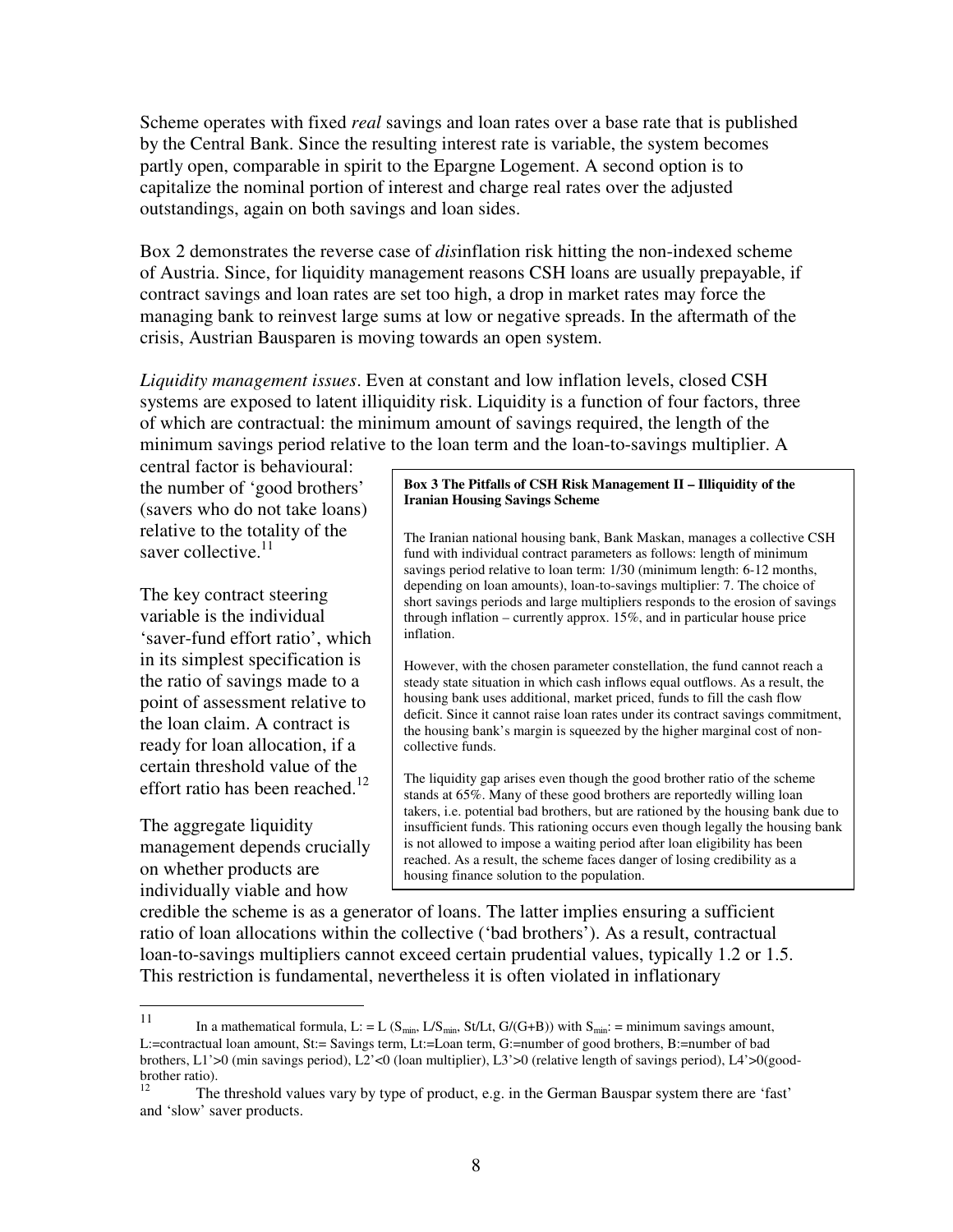environments when no additional measures have been taken to preserve the real value of savings The consequence is a severe rationing of willing loan takers through the imposition of waiting phases or, in the cases where this is legally impossible<sup>13</sup>, to the conversion into an open system with interest rate risk.

In the extreme form, the scheme accumulates a large number of fixed-rate loan claims and becomes insolvent and/or illiquid. In such stress situations, closed schemes are forced to convert to open status, attracting non-collective resources while changing their interest rate policies on existing contracts. Promises to provide loans for low fixed rates will have to be broken under these circumstances, unless large subsidies are available. Box 3 describes the Iranian case.

*Excess liquidity risk/leakage.* The reverse problem, excess liquidity, may arise easily, too. It is typical for a scheme whose deposits grow too fast, for example because of high subsidies or interest rate controls elsewhere in the financial system. The problem is exacerbated if loan investment conditions are too handled too rigidly, or there is substantial scope for credit risk. In the Czech Republic, due to the exorbitant deposit growth rates and restrictive investment conditions, in 2003, 10 years after the inception of

#### **Box 4 The Pitfalls of CSH Risk Management III – Liquidity Fluctuations and Disconnect from the Housing Finance System in Tunisia**

The Tunisian Caisse Nationale d'Epargne Logement (CNEL) was created in 1974 as a public depositary that mainly issued closed CSH contracts with fixed savings and loan rates. Contract parameters were sufficiently conservative (4 year minimum savings, loan multiplier of 2) to avoid illiquidity. As interest rate controls prevailed in Tunisia – real interest rates dropped from 3% in 1974 to –9% in 1983 – and government subsidized the system, demand for CSH deposits became very dynamic.

Problems arose in the early 1980s, because the system had generated too few loans relative to its high liquidity levels: loan eligibility was limited to new construction, low loan-savings multipliers only allowed for small loans, and first mortgage loans were unavailable or unaffordable to the target group of the system. A latent confidence crisis evolved that became manifest in 1983/4 when the government removed interest rate controls and withdrawals of CSH deposits rose.

In 1986 CNEL became transformed into a housing bank, Banque de l'Habitat (BH), all lending rates were adjusted to market rates and tenors lengthened. The closed CSH became replaced by a hybrid CSH scheme, with savings and loan rates now determined through fixed spreads over the financial market index TMM. In the 1990s, private lenders entered the market for CSH schemes, and BH became only one supplier. Under the open scheme, loan multipliers have doubled (from 2 to 4), raising the availalble financing volumes. Most lenders also offer additional mortgage loans.

the system, the aggregate loan-to-deposit only reached 28%. As a result, CSH institutions, rather than being retail lenders, turned into large investors in the mortgage bond market, driving down mortgage rates. Box 4 describes how in Tunisia, a combination of financial repression and restrictive loan investment conditions in the 1970s led to similar problems of excess deposit accumulation. The interest rate liberalization in 1983 then triggered a confidence crisis into CSH deposits, that ultimately resulted in the restructuring of the scheme. Excess liquidity risk can be avoided by

prudent management of savings subsidies and flexible loan eligibility criteria.

<sup>13</sup> In developed CSH systems, the managing institution is not allowed to promise immediate loan allocation after the eligibility threshold has been reached, in order to gain a degree of freedom of liquidity management.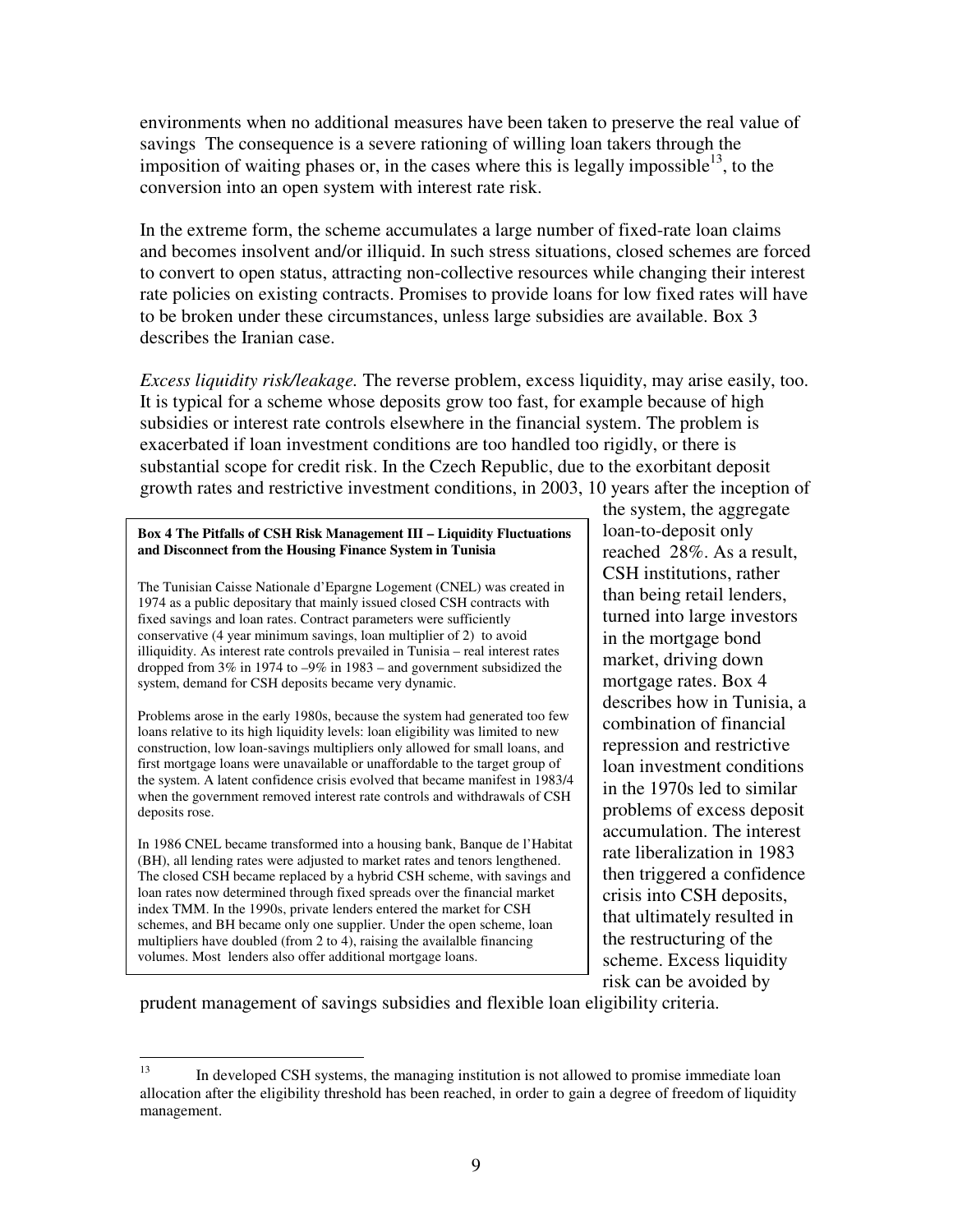# **System Choice**

*Financial sector development aspects*. Under which conditions should new formal CSH systems be introduced? Formal CSH schemes have been justified based on three central arguments:

- The lack of long-term funding instruments, hindering specifically the development of fixed-rate mortgage products; and
- Problems of access to mortgage finance for young and low-income households due to high downpayment requirements and high credit risk management costs.
- Related to the former problem, as a means to generate loan supply in areas not covered by standard mortgage finance and characterized by low loan volumes and high servicing costs, especially modernization and small transaction loans.

A secondary argument has been that CSH contribute to a greater mobilization of savings and therefore economic investment.

Careful analysis should be applied when determining whether these problems exist, what their magnitude is and what alternative financial mechanisms exist that address them at minimal costs for society. A summary of empirical findings concerning the role of CSH would suggest the following, ranked by the strength or weakness of the argument in favor of CSH:

*Mobilization of savings.* Given the large menu of alternatives, there is only a weak basis for creating CSH as a mobilization tool for savings. We have seen for the case of Iran (Box 1) that regulations may limit alternative deposit instruments, but here the appropriate answer should be deregulation. Lack of access to bank deposits may be a serious problem in developing countries, but it should be overcome by a general retail banking strategy including the creation of postal services, savings banks and savings cooperatives, and micro-finance institutions. The argument of the creation of a savings culture has been made<sup>14</sup>, but seems dubious if not tested against the alternatives of contractual savings in institutions such as life insurers, pension funds and mutual funds, or paying down a mortgage loan. An unfavorable macroeconomic risk environment may also prohibit the creation of term deposits at reasonable fiscal costs. Finally, the creation of CSH may crowd out of other types of deposits excessively if subsidy arbitrage incentives are present.<sup>15</sup>

*Lack of long-term funding.* Similarly, the case for CSH as a necessary long-term funding instrument for housing finance is not particularly strong. As a class of deposits issued through retail banking mechanisms, CSH deposits are inexpensive to distribute, usually protected under existing deposit insurance mechanisms, and thus are relatively low-cost and liquid. However, as housing finance systems mature and organized mortgage

 $14$ <sup>14</sup> See Börsch-Supan and Stahl (1991) for an analysis of the Bauspar system in Germany.<br><sup>15</sup> The averagings of the Grash Bapyhlia where the maggivaly subsidired CSLI denoting

<sup>15</sup> The experience of the Czech Republic, where the massively subsidized CSH deposits absorbed 20% of total time deposits by 2002 and CSH institutions channel a large part of their resources into the mortgage bond market, supports this point. See Dübel (2003).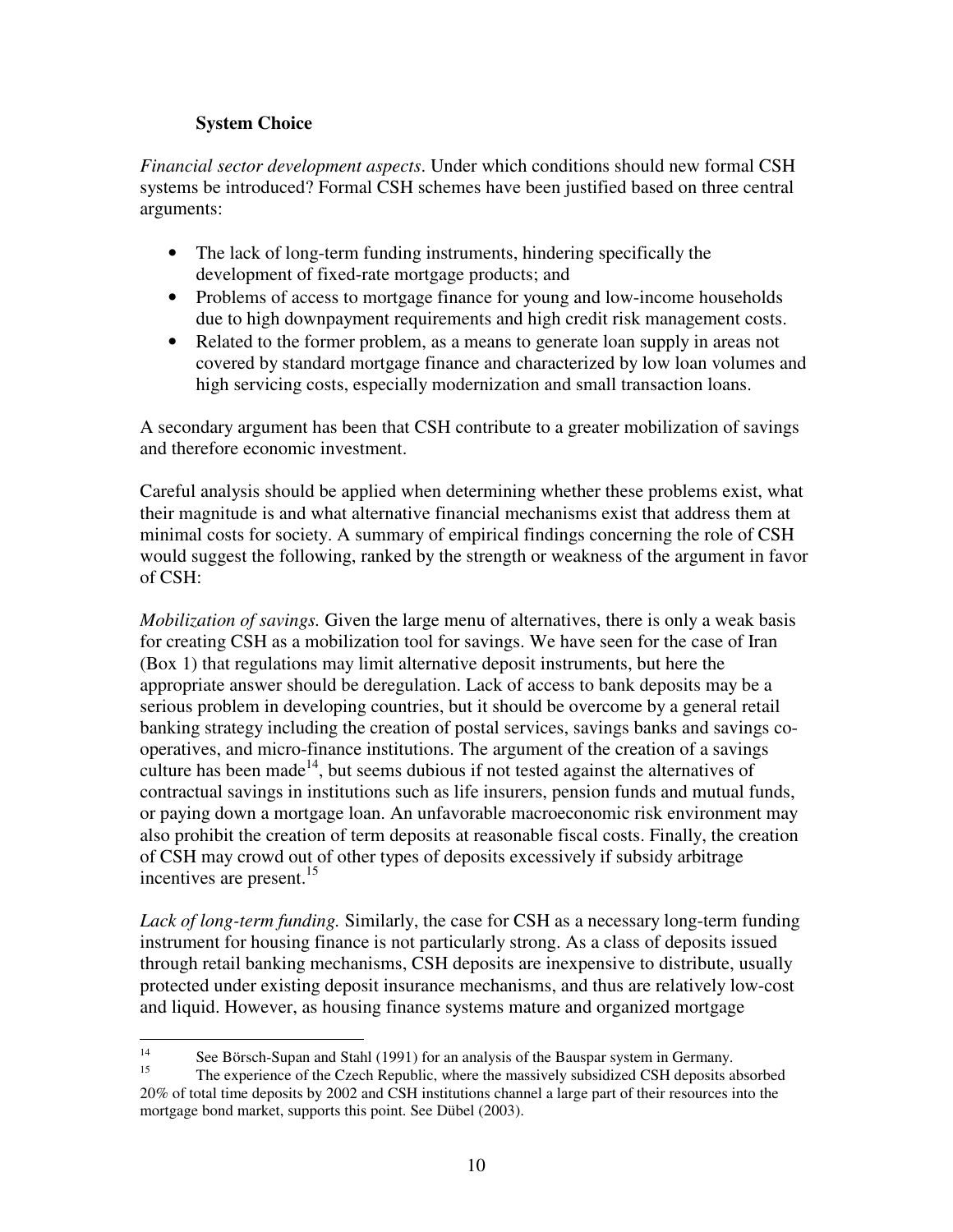securities markets and institutional securities investors develop, these advantages fade. Especially, fixed-rate lending on a matched-funded basis through bond finance imposes potentially less solvency risk on the intermediary than CSH deposit funding.<sup>16</sup> Absent loan multiplier restrictions, mortgage finance can also provide larger individual loan volumes than closed CSH. The choice will depend on relative costs of bond finance vs. CSH finance, both in terms of regulatory costs and public subsidies, including bond guarantees.

#### **Box 5 CSH System Choice in Transition Countries in the 1990s**

Over the past 15 years, most transition countries have developed housing finance institutions that are similar to Western European ones. The markets are dominated by universal banks, but include mortgage banks or universal banks issuing mortgage bonds and national housing funds. CSH scheme choice has been highly controversial.

- The Czech Republic and Slovakia were the first contries to adopt a special bank Bausparkassen system by 1992/3. Both countries subsidized CSH initially very high with deposit subsidies, which rendered the schemes very popular but also cannibalized the housing policy budgets. While the system has been underinvested in loans in the Czech Republic, it has had a significant lending function in Slovakia. See Dübel (2003) Specialized CSH institutions also exist in Hungary, Croatia and Romania.
- Against the backdrop of the Czech and Slovak experiences, Poland cancelled a 1997 law proposal introducing Bausparkassen. See Chiquier et al (1998). A system managed through special accounts by universal banks similar to Epargne Logement, Kasy Mieszkaniowe (KM), remained. KM became illiquid and ceased to write new business by 2001. A key reason was the support through tax credits rather than premium grants, which discouraged its use as a mass scheme.
- Lithuania, for similar reasons as Poland, and with the smaller mortgage market, in 2002 decided against introducing Bausparkassen.
- Slovenia in 1996 introduced a 'Money Savings' scheme managed by banks and steered by the National Housing Fund. Due to very low fixed spreads and a legal requirement for banks to provide loans, the scheme is expected to become illiquid.
- The introduction of Bausparkassen is currently under discussion in Russia.

*Risk mitigation.* CSH has less strong competition when it comes to addressing the risks of standardized mortgage finance products, which are especially high in emerging markets characterized by high credit and inflation risk levels. In a high-risk environment, risk mitigation through sufficient equity is superior to a pure risk management approach, e.g. through a mortgage loan insurance product enabling higher LTVs, since the screening effect of pre-saving and the loss protection effect of equity provide

additional layers of security. The downside is that accumulating savings generates costs. The balance depends crucially on capital gains expectations – the stronger house prices rise, the less beneficial are prior savings for both borrower and lender. Also, in practice, legal and institutional problems have arisen with subordinating CSH products as second mortgages to first mortgage products. Finally, the Austrian CSH crisis of 1999 (see Box 2) provides an example of a possible breakdown of a co-financing arrangement between different lender groups.

*Inactive modernization and small transaction lending market.* While the empirical basis for judgements is weak, the case for CSH is likely to be strongest, if considering its use

<sup>16</sup> Recall that CSH deposits are which are a hybrid between term and demand deposits: they are formally daily callable, with the likelihood of exercise of the call option being blocked by the embedded incentives (loan promise, public savings premia). The lower these incentives, the higher is the likelihood of exercise of the call option and the shorter the duration of CSH deposits.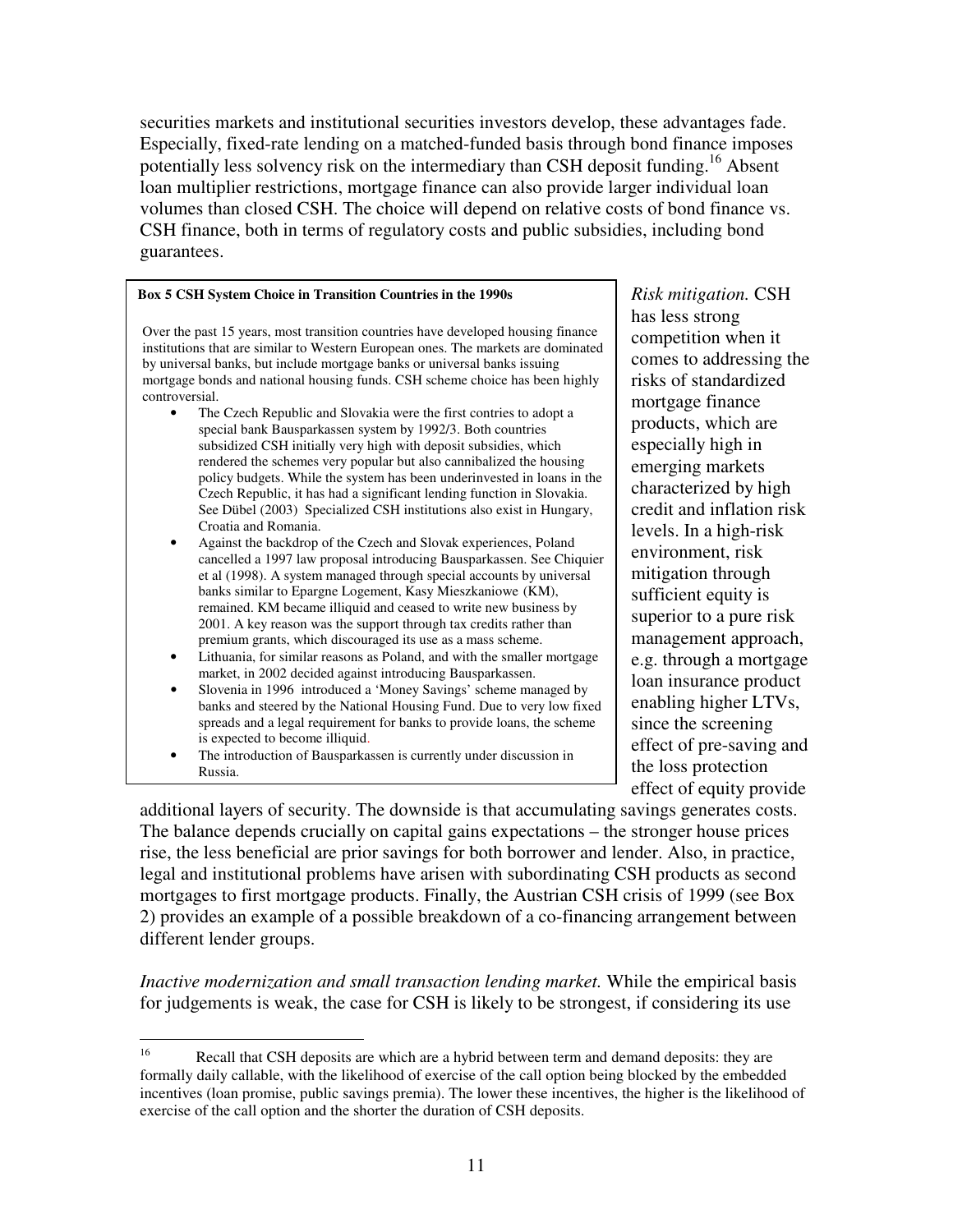outside the standard mortgage market. CSH offers generally small volume loans, which are often not collateralized by mortgages and are therefore costly to securitize.<sup>17</sup> Even as financial systems develop viable alternatives may not appear because of high servicing costs that can only be compensated through specialization and large volumes per lender. Home equity loans, which are main instrument now for modernizations in developed markets, need flexible funding conditions and are often tax-driven (U.S.). Pure consumer loans are frequently tied to specific collateral (e.g., cars); their market penetration to lowincome households is slow and due to higher credit risk, rates charged are generally very high.

*Housing policy aspects.* The choice of CSH schemes as a housing policy instrument worth special fiscal support has been controversial.<sup>18</sup> Careful efficiency analysis should be undertaken that has to consider the investment multiplier generated through CSH resources invested in retail loans, distribution effects and the magnitude of substitution effects with other housing finance mechanisms. A central metric for the multiplier is a sufficiently high loan-to-deposit ratio, a metric for the distribution and substitution effect loan size and purpose. Reaching a sufficiently high loan-to-deposit ratio requires focus on the asset, not liability, side of the system: in the Czech Republic, CSH deposits became so strongly subsidized that the loan-to-deposit ratio stagnated after the initial build-up at below 30%, and even so rising credit risk started slowing down further advance. Actual investment purposes are frequently hard to substantiate with figures. The high numbers of loans made so far in Slovakia – three times as many as mortgage loans are less impressive if considering that households may have several loans and there is frequent leakage to marginal housing uses (e.g, modernizations of baths or kitchens).

### **System Implementation**

*Regulation of CSH schemes*. CSH schemes carry principal-agent problems since a private managing institution derives its profit from investing the resources on behalf of the saver

collective. A similar problem may also occur inside the collective, as CSH has builtin incentives to create a snowball system that may leave the last saver generation without loans. Since CSH schemes are of the greatest value when interest rates are fixed, and their funding instrument is callable, asset-liability management requires greater detail regulation than in the

#### **Box 6 New CSH Schemes in India and China**

The Indian Birla Home Finance Limited is a joint venture between the BHW Bausparkasse and Chambal Fertilizers and Chemicals Ltd. The Easy Home Loan Deposit scheme is closed and fixes low savings and loan rates (5%/7% p.a.). The loan-to-savings multiplier is only 1. Savings terms are between 3 and 5 years. The scheme is not specifically subsidized beyond the general tax preferences for mortgage borrowers, nor is it subject to special regulation.

A joint venture has also be created in Tienjin/China between Bausparkasse Schwaebisch Hall and Construction and Credit Bank of China. China practices mandatory CSH in public housing funds in parallel, but the scheme is thought to provide more reliable funding. It is unregulated. Savings interests rate vary between 0.5% and 1%. The provincial government of Tianjin enhances this yield by an interest subsidy of 0.5% The interest rate on the loan varies between 3.3% and 3.9%. China practices interest rate controls in the financial sector.

<sup>17</sup> <sup>17</sup> In the Czech Republic and Slovakia between 2/3 and 4/5 of loans are not collateralized and given on a personal guarantee basis.

See Diamond (1999).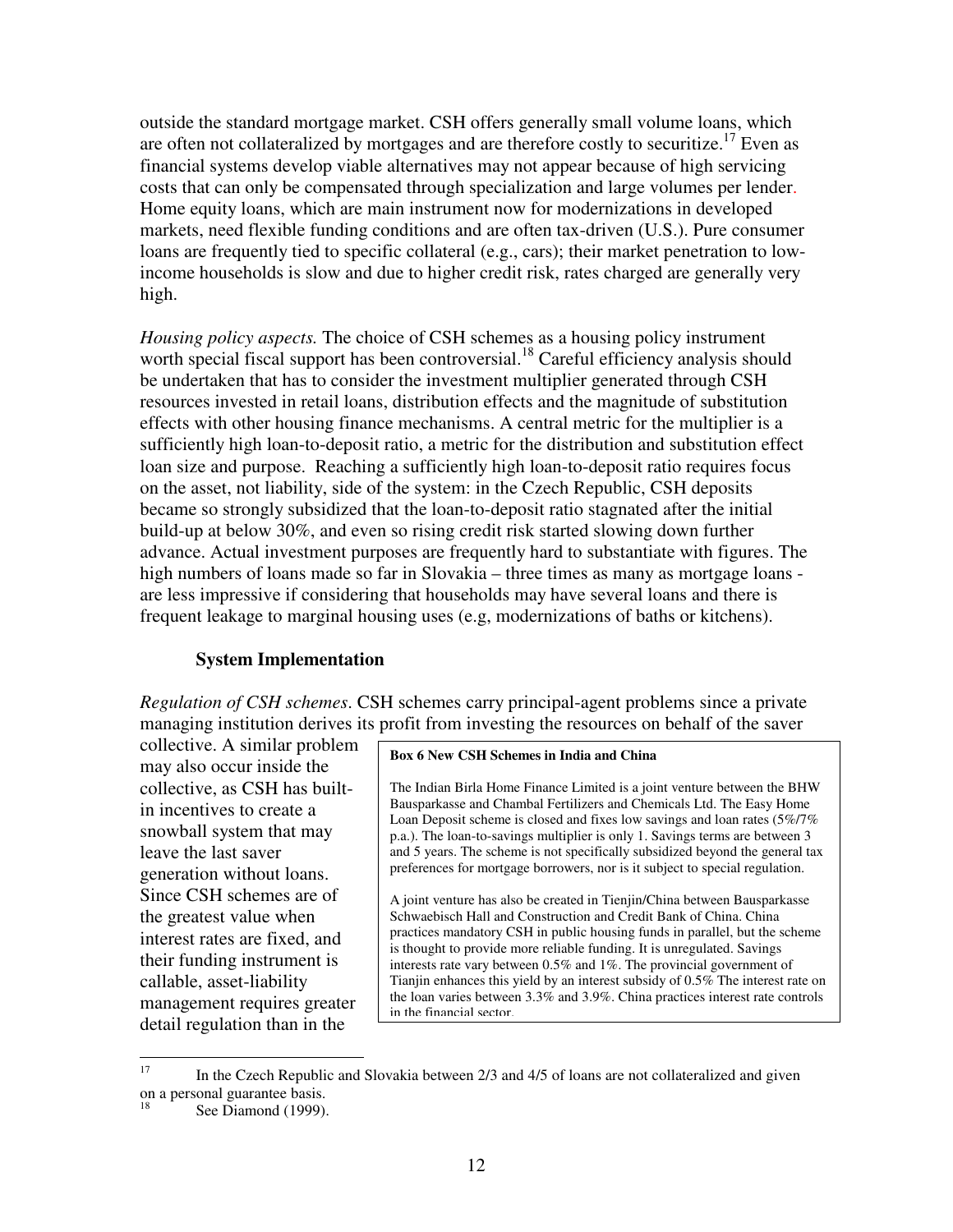case of a traditional building society or mortgage bank, which are both matched-funded. For these reasons, CSH schemes should be formally regulated.

At the core of CSH regulations should be the definition of balance sheet and cash flows of a closed fund owned by the saver collective. The fund manager should be required to be a regulated financial institution which is specially licensed for managing CSH schemes. In closed schemes, the asset-liability management practice should be subjected to a specific set of rules that consider the specific mathematical limitations and risk profiles discussed above. Regulators, on-site and off-site supervisors should have staff specially trained for analyzing and supervising CSH schemes.

The existing approaches to regulation and supervision are not uniform. European CSH schemes are mostly enabled by special laws, however with quite different solutions.<sup>19</sup> Unregulated CSH schemes abound, including most recently in India and China (see Box 5). This seems to be inadequate, given the risk content of CSH.

*Institutional choice.* Institutional specialization of CSH managers has been criticized as leading to an undesireable fragmentation of the banking system. In fact, *universal banks*  offering CSH are the least-cost implementation option especially for smaller financial systems. Peru, Nicaragua and Slovenia have followed the French example in that regard. CSH schemes in universal banks should still be subjected to special regulation, due to the risk profile of the product.

The *special bank* solutions in Germany, Austria, the Czech Republic, Slovakia and Hungary stand at the other extreme. The argument for specialization is maximum risk management quality and exclusive business focus. P.S.S. in Slovakia, for example, pionieered a new origination, servicing and risk management infrastructure for the Slovakian housing finance market. The downsides in a small market are insufficient competition and high cost levels. $^{20}$ 

An intermediate model for emerging markets could be a building society type *open special bank* offering CSH as a core, but not exclusive, product. Such a specialized twoproduct institution (mortgages, CSH) is S-Bausparkasse in Austria. Her business model combines scale and flexibility on product and funding side with a sufficient risk management and regulation framework for CSH.

*Savings premiums and other forms of support.* Subsidies are not an essential feature of CSH schemes, as examples show (see Box 5 for the Indian scheme). However, the same can be said about the mortgage loan and insurance products, which are nevertheless

<sup>19</sup> <sup>19</sup> The German banking act (Kreditwesengesetz), for example, goes as far as *outlawing all deposittaking which is linked to a loan promise*; the exception being tightly regulated CSH deposits under the special bank system of Bausparkassen. This system is supervised by a specialized department of the supervisory authority. The French legislation does not require a special bank for operating CSH schemes. Regulation takes place under a special unit of the treasury which also oversees other contract savsings, such as insurance and pension schemes.<br><sup>20</sup> Due to gost pressure Gore

<sup>20</sup> Due to cost pressure, German Bausparkassen today are specialized subsidiaries under holding structures that offer the complete range of banking and/or contractual savings products.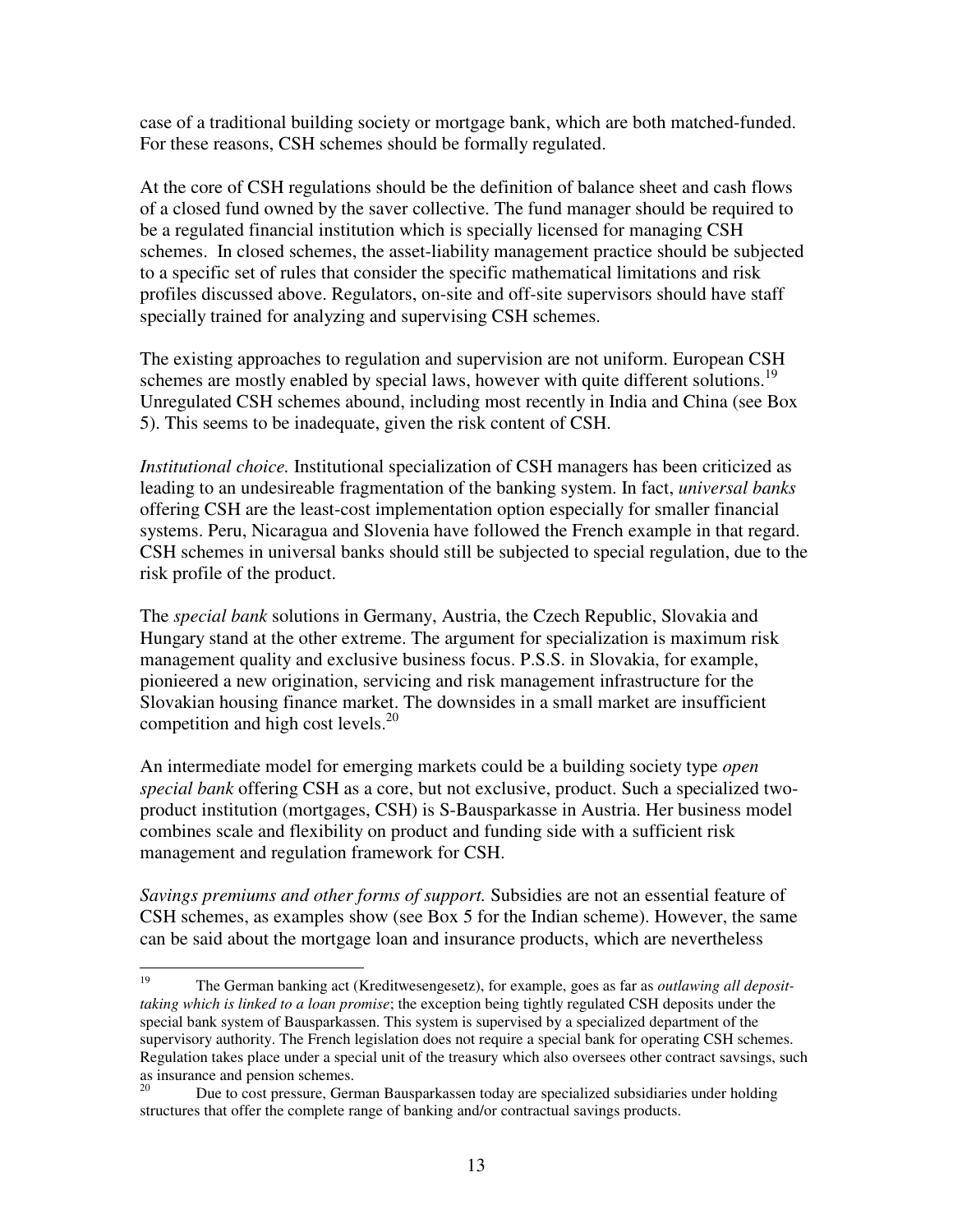frequently subsidized as they benefit mainly the politically powerful middle class. CSH schemes have therefore not been an exception in attracting large amounts of economically hard-to-justify subsidies. Moreover, to the great chagrin of their proponents, CSH subsidies concentrate on politically highly visible savings premia, which are easier to attack in policy debate than the tax advantages and public guarantees typically used to subsidize mortgage loans and insurance. The guiding principle for policy makers should be neutrality of user costs of capital for different instruments, considering all subsidy sources, as well as a minimal overall subsidy dependency level.<sup>21</sup> Neutrality should be observed in particular in the market for high LTV loans or equivalent insurance products, which is highly sensitive to the subsidy and public guarantee structure.

It could be argued that supporting the creation of term deposits in a volatile monetary environment serves both stabilization and development purposes. Recall that CSH deposits are de-jure daily callable, with premiums being a central instrument of converting them de-facto into term deposits. Alternative approaches to incentivize the term deposit market, for example central bank minimum reserve or capital requirements staggered by liquidity proximity, should be the preferable strategy here.

A serious problem has been that closed CSH schemes became excessively subsidized due to the failure to respond adequately to inflation risk (see above). When the Czech and Slovak CSH schemes were set up, they enabled CSH lenders to secure large initial profits. Both countries also subsidized mortgage interest rates; however, the subsidies benefited borrowers directly, rather than lenders. Both CSH premium programs were strongly stimulated by the traditional Austrian subsidy strategy of minimizing the opportunity costs of savings - the price to be paid for the loan interest rate and credit risk options acquired (see Figure 2). Such misallocation can be minimized through linking both CSH deposits and loans to inflation indices. Subsidies can be focussed on the actual loan takeout and balance sheet loan-to-deposit goal can be set. $^{22}$ 

### **Conclusions**

CSH schemes continue their existence despite the swift capital market development in housing finance. They conceptually fit into an early financial sector development context as an initial mortgage product, and into a mature financial sector development context as a product generating access to credit for young and low-income households as well as non-standard housing finance loans. Due to their exceptional risk profile, CSH require sound regulation and supervision, which raises their costs for small markets. The scheme should be managed by a regulated financial institution, ideally a mortgage specialist. Subsidies are not a constitutional element of CSH and should be adopted only as an element of a means-tested and instrument-neutral housing policy.

 $21\,$ <sup>21</sup> Dübel (2003) compares mortgage market subsidies Czech Republic and Slovakia and finds that the subsidy dependency of CSH is higher than of mortgage loans in the former, and lower in the latter case. <sup>22</sup> In 2003, the French government changed its strategy for Epargne-Logement by linking subsidies

to loan take-out. This eliminated the product as a soft general funding source for housing lenders.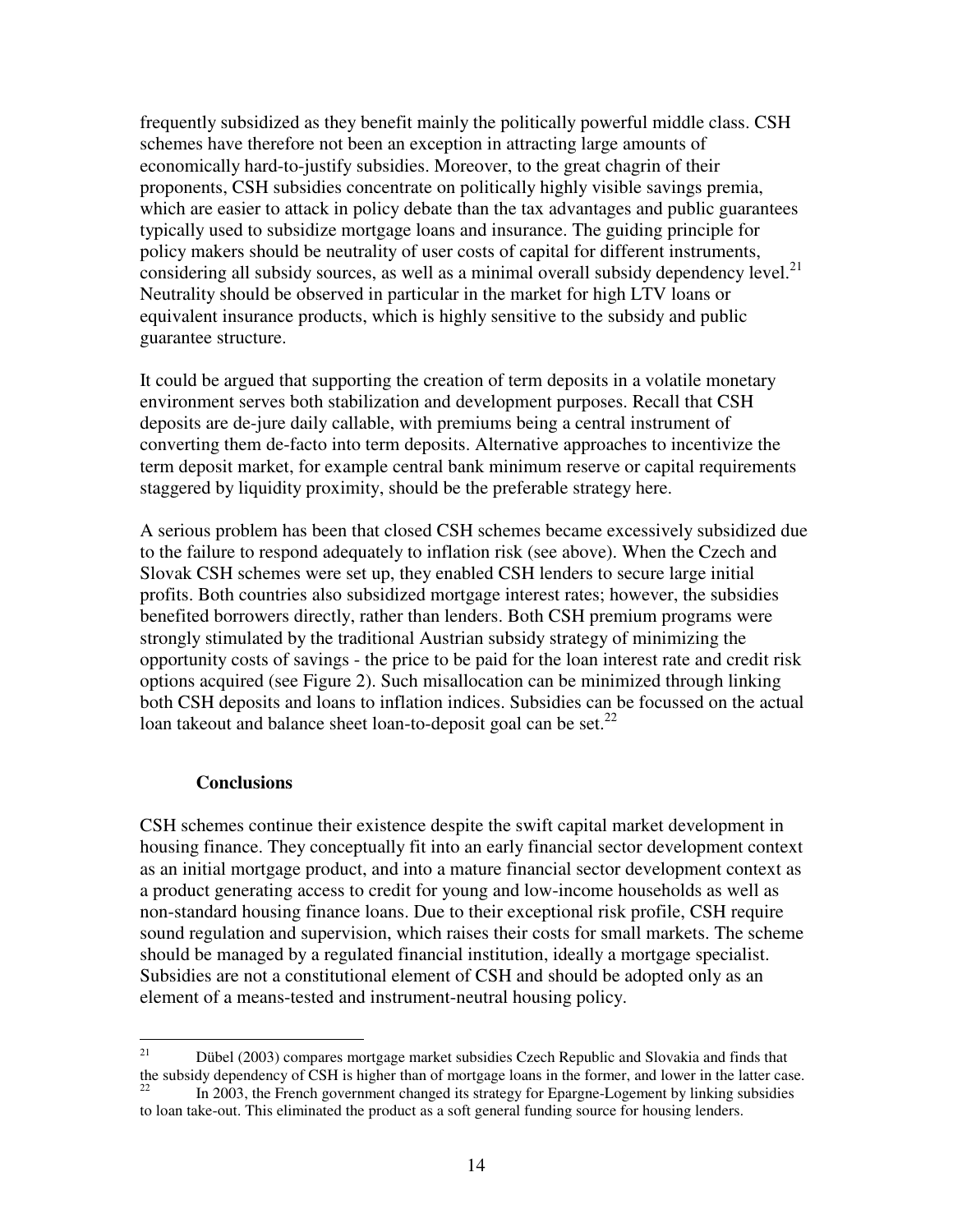### **Literature**

BERNDT, H., DEGNER, J., HAMM, H., AND A. ZEHNDER. 1994. "Die Bausparkassen – Bausparfinanzierung und Bausparfoerderung", in: *Taschenbuecher fuer Geld, Bank Boerse*, Bd. 5. Fritz Knapp Verlag. Frankfurt am Main.

BERNSTEIN, S. 1996. "Mexican Autofinanciamientos: A New Source of Housing Finance. *Housing Finance International.* Vol XI, No. 2.

BOERSCH-SUPAN, A, AND K.STAHL. 1991. "Do Savings Programs Dedicated to Homeownership Increase Personal Savings? An Analysis of the West German Bausparkassen System." Journal of Public Economics. Vol. 44. North-Holland.

CHIQUIER, L., LASZEK, J. AND M. LEA. 1998. "Analysis of Contract Savings for Housing Systems in Poland." The Urban Institute Consortium for USAID. Warsaw.

COLTON, K.. 2002. "Housing Finance in the United States – The Transformation of the U.S. Housing Finance System". Joint Center for Housing Studies at Harvard University. Cambridge, MA.

DIAMOND, D. 1999. "Do Bausparkassen Make Sense in Transition Countries". *European Mortgage Review.* Issue No. 21. Council of Mortgage Lenders. London.

DIAMOND, D.. 1998. "The Current Operations of the Bauspar Systems in the Czech Republic, Hungary and Slovakia". Study commissioned by USAID. San Diego.

DIAMOND, D. AND M. LEA. 1992. "Housing Finance In Developed Countries: An International Comparison of Efficiency." *Journal of Housing Research*. Vol. 3, Issue 1.

DÜBEL, A. 2003. "Financial, fiscal and housing policy aspects of Contract Savings for Housing (CSH) in Transition Countries – the Cases of Czech Republic and Slovakia". Study commissioned by the Financial Sector Development Department of the World Bank. Washington, D.C.

DÜBEL, A. 2000. "Separating Homeownership Subsidies from Finance: Traditional Mortgage Market Policies, Recent Reform Experiences and Lessons for Subsidy Reform". Land and Real Estate Initiative Research Papers, Background Series # 14. The World Bank. Washington, D.C..

LEA, M. AND B. RENAUD. 1995. "Contractual Savings for Housing – How Suitable are They for Transitional Economies?". World Bank Policy Research Working Paper No. 1516. Washington, D.C.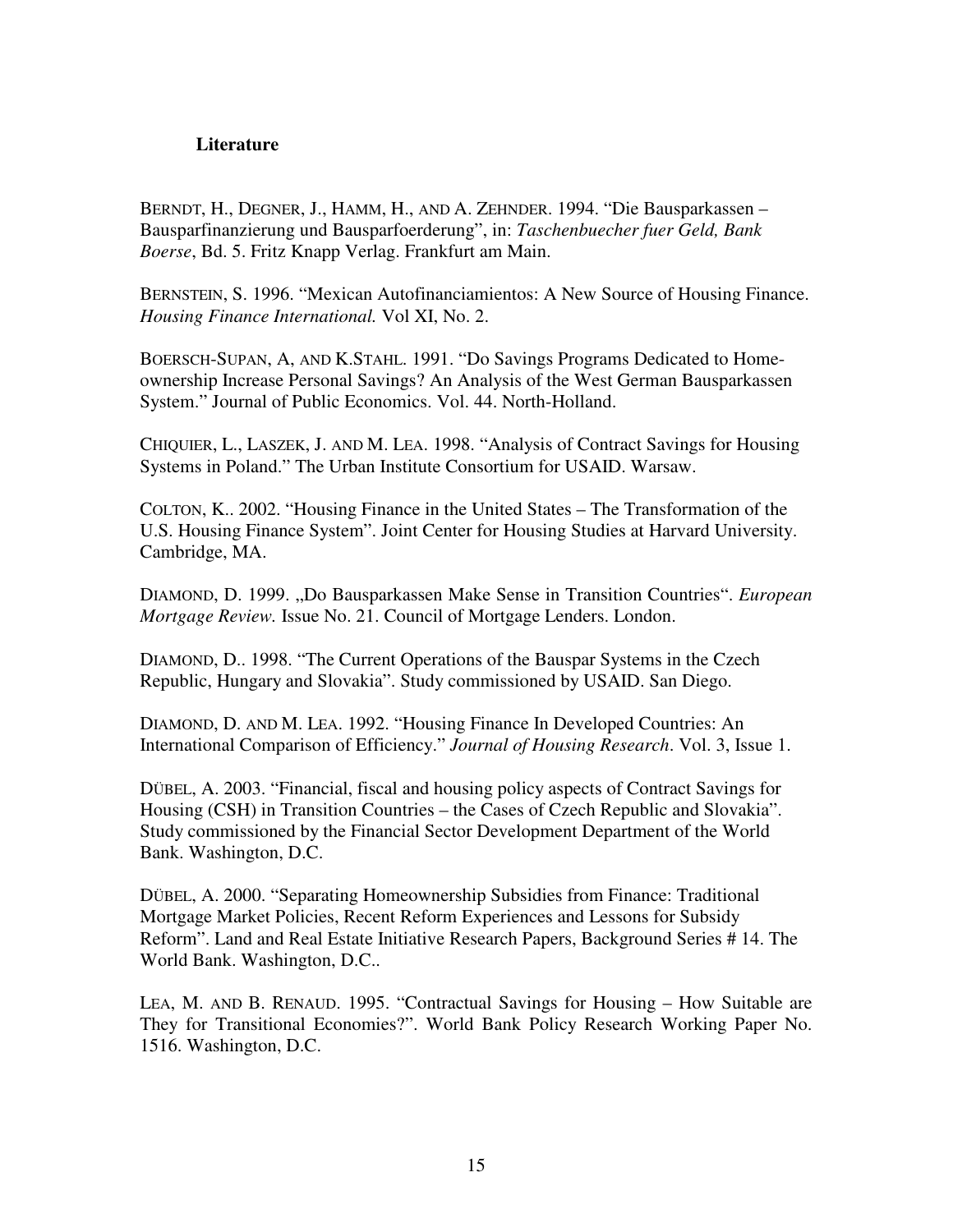RISCHKE, G. 1998. "German Bausparkassen: Instrument for Creating Homeownership in the Transformation Countries". *Housing Finance International.* Vol XIII, No. 2.

VITTAS, D. 1995. "Thrift Deposit Institutions in Europe and the United States". World Bank Policy Research Working Paper No 1540. World Bank. Washington/D.C.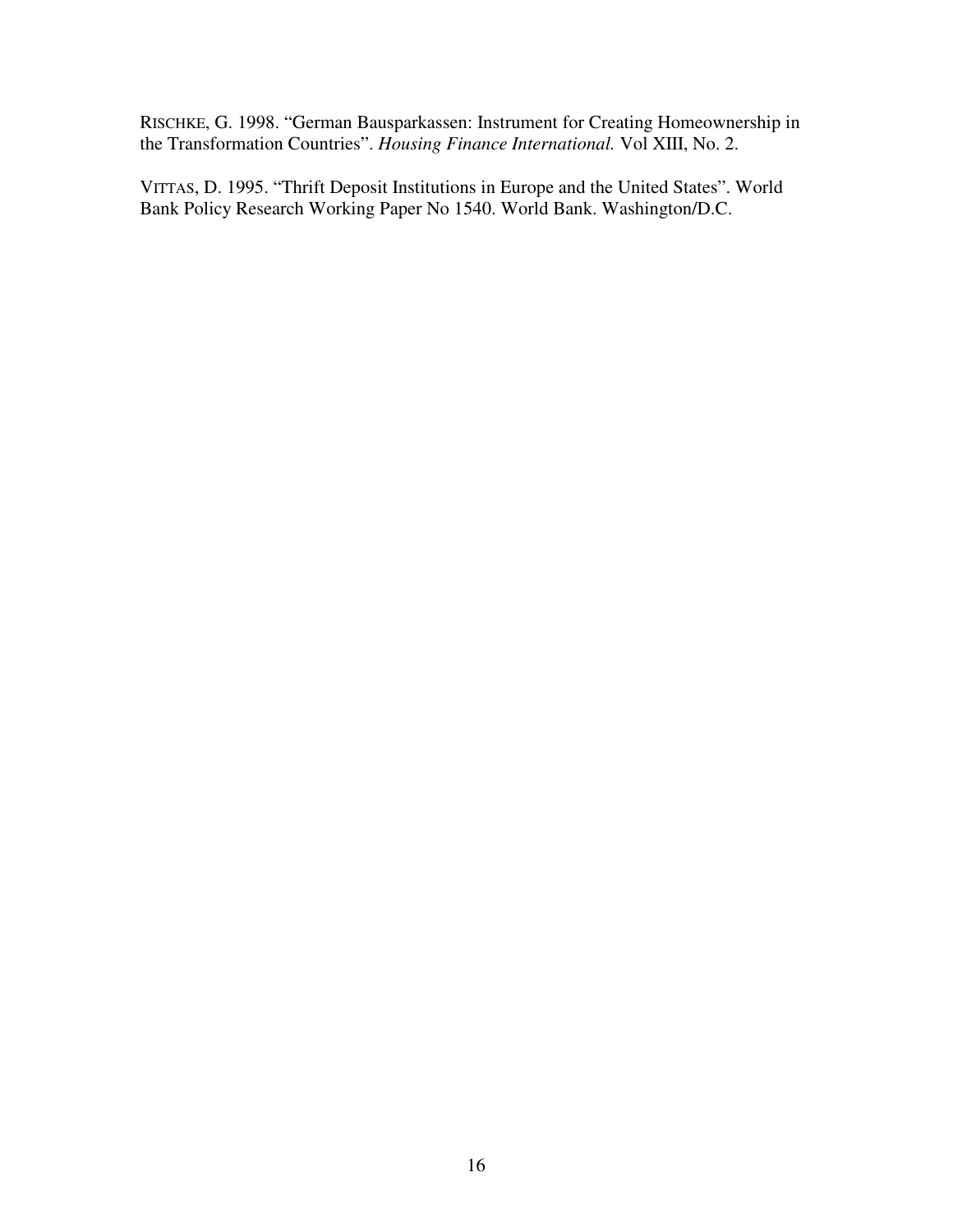### **Annex**

# **Outline of the Housing Finance Flagship Report**

### **Version as of April 22, 2004**

### **Introduction: What Is Housing Finance and Why It Is Important** 5 pages

Rationale and objectives Importance and some international comparisons Key characteristics of an effective housing finance system Role of the government: Lessons for policy makers

### **I. The Importance of Housing Finance** 15 pages

Macroeconomic significance Role in broader financial system Costs of under-developed or poorly designed housing finance systems Sequencing of financial sector liberalization and development Housing finance and real estate bubbles [box]

### **II. Building Blocks for Housing Finance** 35 pages

Legal Infrastructure Primary market infrastructure (appraisal, credit information, property insurance, etc.) Construction finance Mortgage instruments Risk management and pricing Safety & soundness regulation Consumer information and protection

### **III. Evolution of Market-Based Housing Finance** 20 pages

Structure and performance of housing finance systems Building societies: historical evolution and relevance to emerging economies Commercial banks: roles and limitations Mortgage companies and other lenders (insurance companies. etc.) Contractual credit and savings for housing programs Islamic housing finance

# **IV. Evolution of Specialized Housing Finance Circuits** 15 pages Housing Banks

Housing Provident Funds

# **V. Rental Housing Finance** 15 pages

The importance of and key obstacles to rental housing development The finance of rental housing: risks, instruments, funding European social housing – applicability to emerging markets